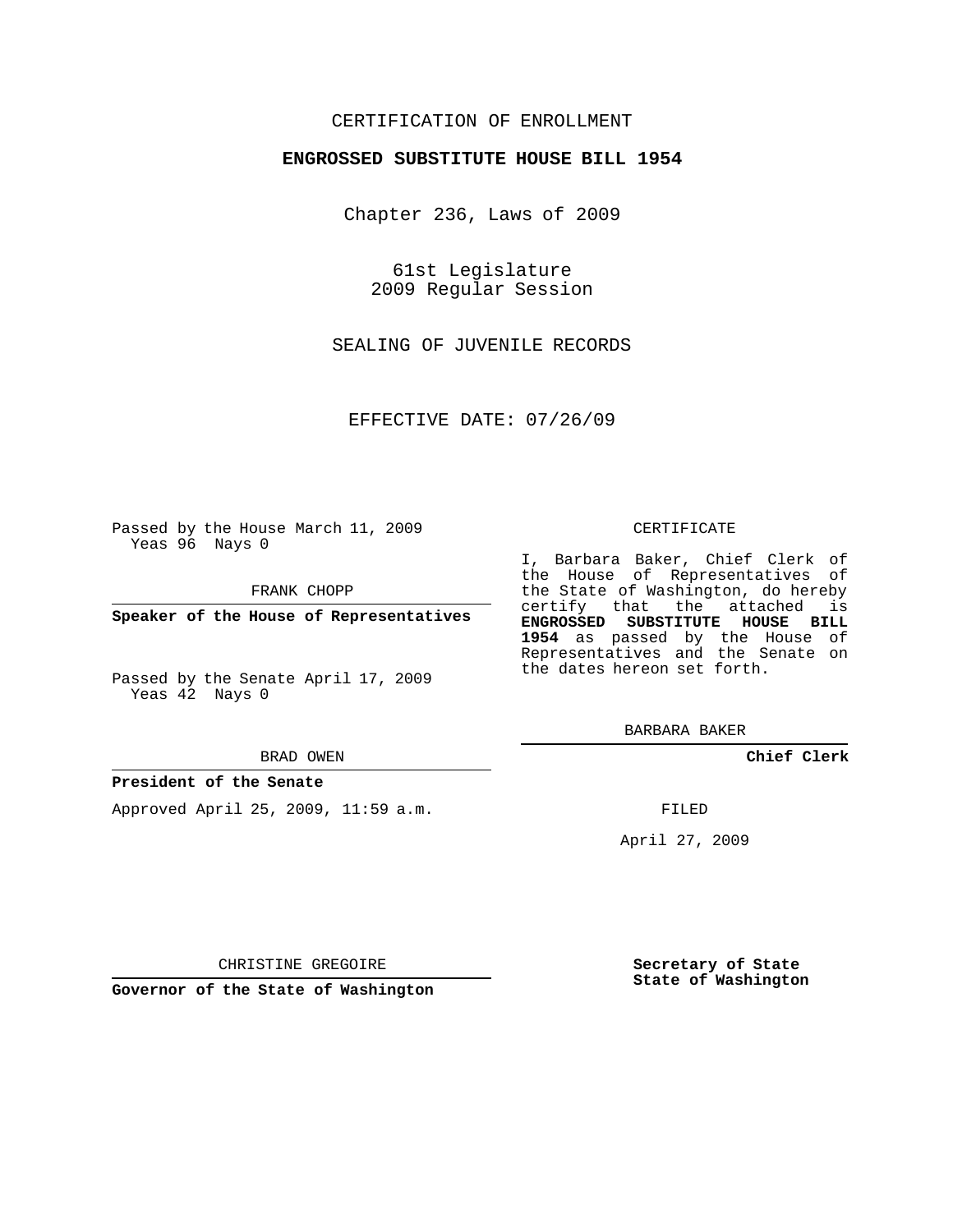# **ENGROSSED SUBSTITUTE HOUSE BILL 1954** \_\_\_\_\_\_\_\_\_\_\_\_\_\_\_\_\_\_\_\_\_\_\_\_\_\_\_\_\_\_\_\_\_\_\_\_\_\_\_\_\_\_\_\_\_

\_\_\_\_\_\_\_\_\_\_\_\_\_\_\_\_\_\_\_\_\_\_\_\_\_\_\_\_\_\_\_\_\_\_\_\_\_\_\_\_\_\_\_\_\_

Passed Legislature - 2009 Regular Session

**State of Washington 61st Legislature 2009 Regular Session By** House Human Services (originally sponsored by Representative Dickerson)

READ FIRST TIME 02/23/09.

 AN ACT Relating to sealing juvenile records; and amending RCW 13.40.127.

BE IT ENACTED BY THE LEGISLATURE OF THE STATE OF WASHINGTON:

 **Sec. 1.** RCW 13.40.127 and 2004 c 117 s 2 are each amended to read as follows:

 (1) A juvenile is eligible for deferred disposition unless he or she:

8 (a) Is charged with a sex or violent offense;

(b) Has a criminal history which includes any felony;

(c) Has a prior deferred disposition or deferred adjudication; or

(d) Has two or more adjudications.

 (2) The juvenile court may, upon motion at least fourteen days before commencement of trial and, after consulting the juvenile's custodial parent or parents or guardian and with the consent of the juvenile, continue the case for disposition for a period not to exceed one year from the date the juvenile is found guilty. The court shall consider whether the offender and the community will benefit from a deferred disposition before deferring the disposition.

(3) Any juvenile who agrees to a deferral of disposition shall: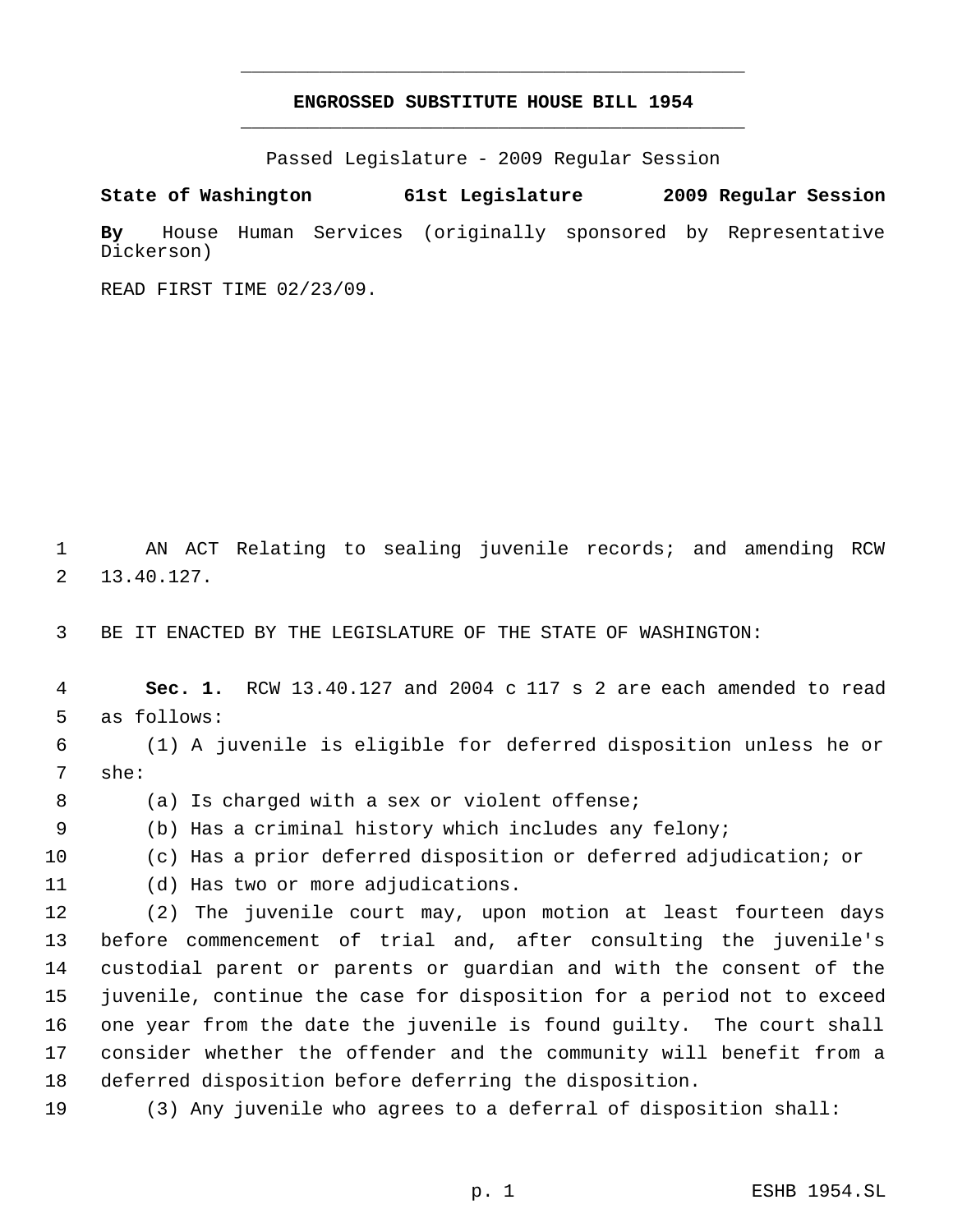(a) Stipulate to the admissibility of the facts contained in the written police report;

 (b) Acknowledge that the report will be entered and used to support a finding of guilt and to impose a disposition if the juvenile fails to comply with terms of supervision; and

 (c) Waive the following rights to: (i) A speedy disposition; and (ii) call and confront witnesses.

 The adjudicatory hearing shall be limited to a reading of the court's record.

 (4) Following the stipulation, acknowledgment, waiver, and entry of a finding or plea of guilt, the court shall defer entry of an order of disposition of the juvenile.

 (5) Any juvenile granted a deferral of disposition under this section shall be placed under community supervision. The court may impose any conditions of supervision that it deems appropriate including posting a probation bond. Payment of restitution under RCW 13.40.190 shall be a condition of community supervision under this section.

 The court may require a juvenile offender convicted of animal cruelty in the first degree to submit to a mental health evaluation to determine if the offender would benefit from treatment and such intervention would promote the safety of the community. After consideration of the results of the evaluation, as a condition of community supervision, the court may order the offender to attend treatment to address issues pertinent to the offense.

 (6) A parent who signed for a probation bond has the right to notify the counselor if the juvenile fails to comply with the bond or conditions of supervision. The counselor shall notify the court and surety of any failure to comply. A surety shall notify the court of the juvenile's failure to comply with the probation bond. The state shall bear the burden to prove, by a preponderance of the evidence, that the juvenile has failed to comply with the terms of community supervision.

 (7) A juvenile's lack of compliance shall be determined by the judge upon written motion by the prosecutor or the juvenile's juvenile court community supervision counselor. If a juvenile fails to comply with terms of supervision, the court shall enter an order of disposition.